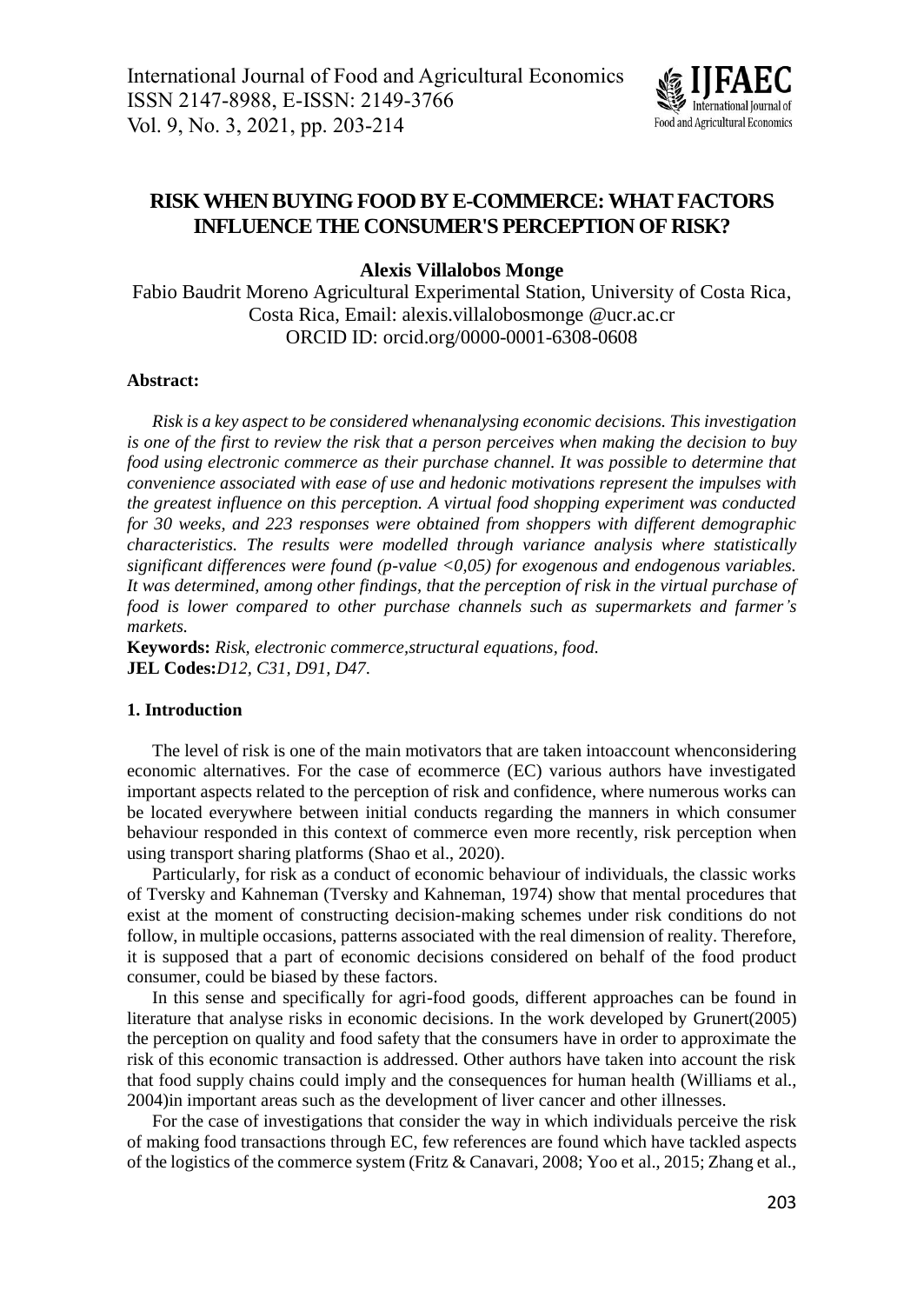2019)whereas purchasing channels that the food consumer could use in order to make the buying decision have not been particularly covered.

The scarce scientific discussion about this topic leaves space for specific questions, for example: ¿how could traditional food product's purchase channels influence risk perception when buying these goods through EC? Out of the motivations that the consumer has when purchasing online food products: ¿which ones are more related with risk perception when buying through EC? Finally: ¿how could risk perception when buying food products online affect the economic utility of the consumer?

Due to the above, the main objective of this article is to analyse, through a case study, the variables associated with the perception of risk for the food product consumer when making purchases through virtual channels.

The article is organized as follows: in the next section the theoretical framework is detailed, emphasizing the economic approach taken into consideration to analyse the results. In the Materials and Methods section, the methodological strategy is presented. Furthermore, the obtained results are given. Finally, the conclusions that were possible to gather contain various elements of economic behaviour of EC food consumers.

#### **2. Theoretical Framework**

As a starting point it must be said that the economic approach for the evaluation of the perception of risk was based on the tenets of Behavioural Economics (BE). In this sense, (Cartwright, 2014)defines behavioural economics as:

*"Behavioural economics is about the application of ideas through laboratory experiments, psychology and other social sciences in economics."*(Cartwright, 2014, pp. 4)

The premise that BE implies is the assumption that people will make the best decisions with better amount of possible information, with the intention to maximize their utility  $(u(x))$ . This exemplifies the particular difference indicated by Cartwright (2014) between BE and the classic model: the dependent reference of utility that would be achieved. This definition established as:

 $u^r = \eta u(x) + v(x - r)(1)$ 

Where the interpretation that the author (Cartwright, 2014, pp. 48) gives is that the utility (u) that the individual will have when using a good or service  $(x)$  will depend on a parameter "n" and "r", which will be the value of the point of reference and "v" represents the function of value<sup>1</sup>when using the good or service subtracted from the value of reference. In this sense, this formula represents a powerful tool to stablish the utility that people (conceptualizing the subject as *homo sapiens* and not as *homo economicus*) could present for the use of any good and/or service of diverse typologies. In this investigation the components of Equation (1) are used to argument what could be predicted for said function of utility, this in the case of the food consumer that uses EC for the purchase of these goods and in reason of the perception of risk that would exist by using this purchase channel in comparison to traditional ones such as supermarkets or farmer's markets.

To support this proposition, the revision of literature shows different application spaces of this economic approach, where the point of attention varies with the characterized behaviour. BE is used in many areas of knowledge that evaluate economic conducts, in the same line other authors add neurosciences (Kao & Velupillai, 2015), or moreover towards cognitive processes that are used to define actions that people could take (Tversky & Kahneman, 1974).

In the last 40 years many articles have been published with a variety of objects of study, and from a general point of view some examples can be cited. The case of patients and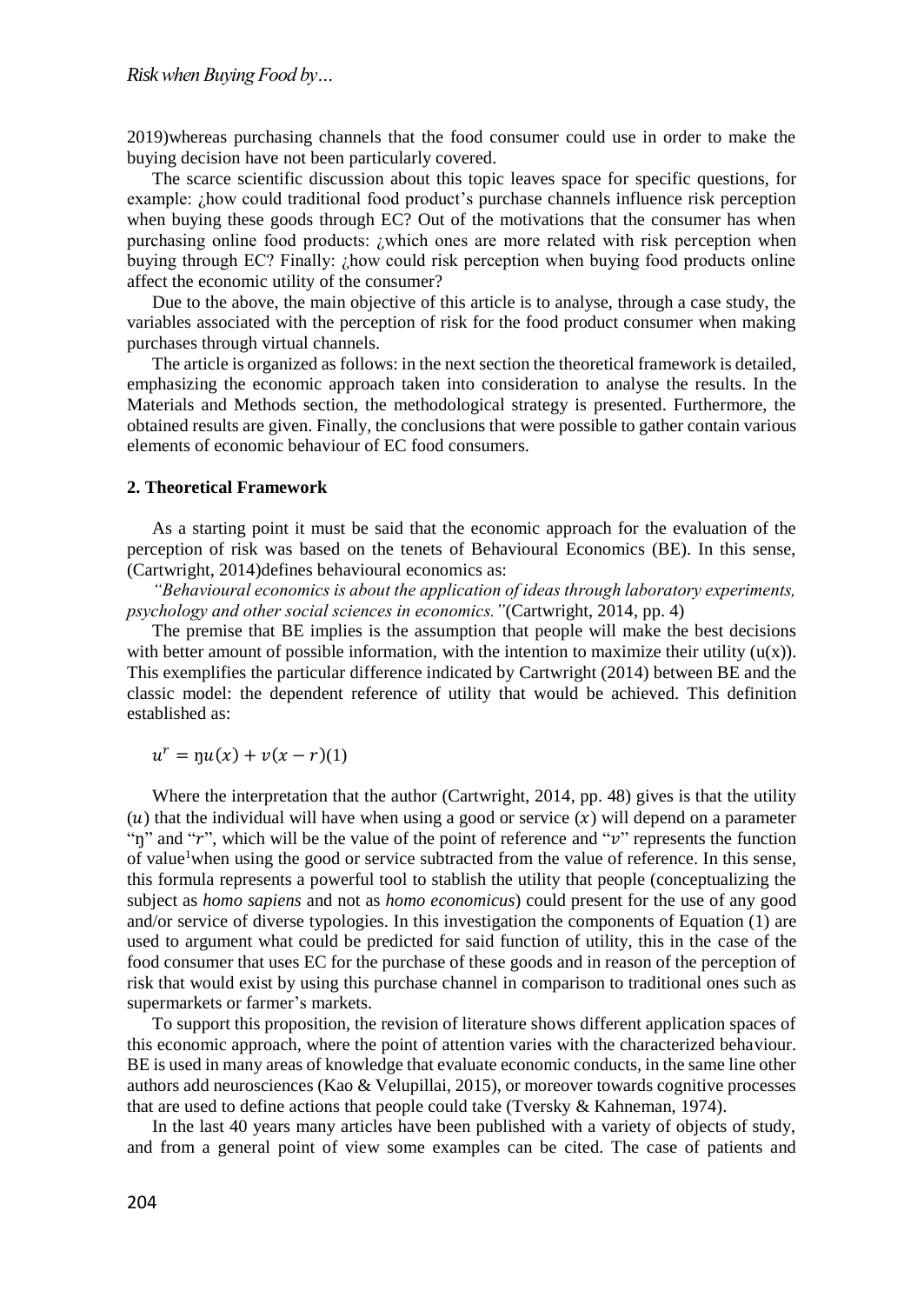pharmacological substance use (Hursh & Roma, 2016), hypothetical purchases in nonagricultural goods and services (Roma et al., 2016) have also been reported. In greater regard to the internet space, analysis on internet use that people have (Broadbent & Dakki, 2015) as in broader economic spaces such as the determination of strategies that define prices in real estate markets (Northcraft & Neale, 1987) have been made.

Neurosciences represent another field of study where investigations have been made with direct application of BE. One study effectuated in 2011 (Levy & Glimcher, 2011) found that people maintain an aversion towards risk that is stimulated in different areas of the brain depending on the type of good or reward obtained by its use, for example, in the case of food, subjective stimuli of people when consuming food tends to converge in the hypothalamic region of the brain. Other works determined that the structure of the human brain permits the establishment of preferences that a person can assume towards economic decisions under risk schemes (Gilaie-Dotan et al., 2014); where a confident biomarker exists to establish the level of risk that individuals are prone to take: the higher the volume of the cortical area of the posterior parietal lobe, the higher risk tolerance that the person will have when making economic decisions.

A relevant case for this investigation is the treatment for reference points that people employ when taking decisions, where the diversity of topics that have been published on BE have taken into consideration diverse elements of methodological order where some investigations have evaluated the way in that people make a mental accounting of economic variables (Shafir & Thaler, 2006), where it is possible to establish potential decisions that consumers could make in the presence of changes for the environment that would make them revise their initial positions of, for example, reference prices of a particular good. Another relevant investigation that brings context for economic variables is related with anchorage values that people establish in accordance with some point of reference (Ariely et al., 2003) that result as of considerable importance to understand the flexibility with which people may change their purchase habits (or in this case, the means to purchase food products) in virtue of the scheme to which they are referenced.

Now, one of the considerations made from behavioural economics towards e-commerce is the importance that confidence occupies as a motivator in food products purchase through EC (Monge, 2021). In this sense, consumer conduct has evolved during the last 15 years if the lack of confidence is taken into consideration when buying through the internet, previously, this was based on preoccupations related to means of payment and confidence in businesses that used the internet as a payment method and the lack of clarity on private information management policies (Gefen, 2000).

Changes in motivations that generated reluctance in consumers in the beginnings of the XXI century have taken place, particularly in confidence when acquiring goods (books at least) and virtual services. Confidence, understood as the moral obligation of fulfilling a promise (Hosmer, 1995), becomes into a relevant motivation in the sense of knowing the way in which this could influence as part of the associated decisions between agri-food products and virtual suppliers of these goods. Other works have delved into the subjacent confidence of the valuations that online consumers make (Wan & Nakayama, 2014) where the anchorage effect<sup>2/</sup> (Cartwright, 2014, pp. 43) has been found to produce a distortion on interpretations. In this investigation, the approach by Ariely et. al (2003) is followed where the decisions presented before changes in economic behaviours depends on the point of reference or preference that the consumer has.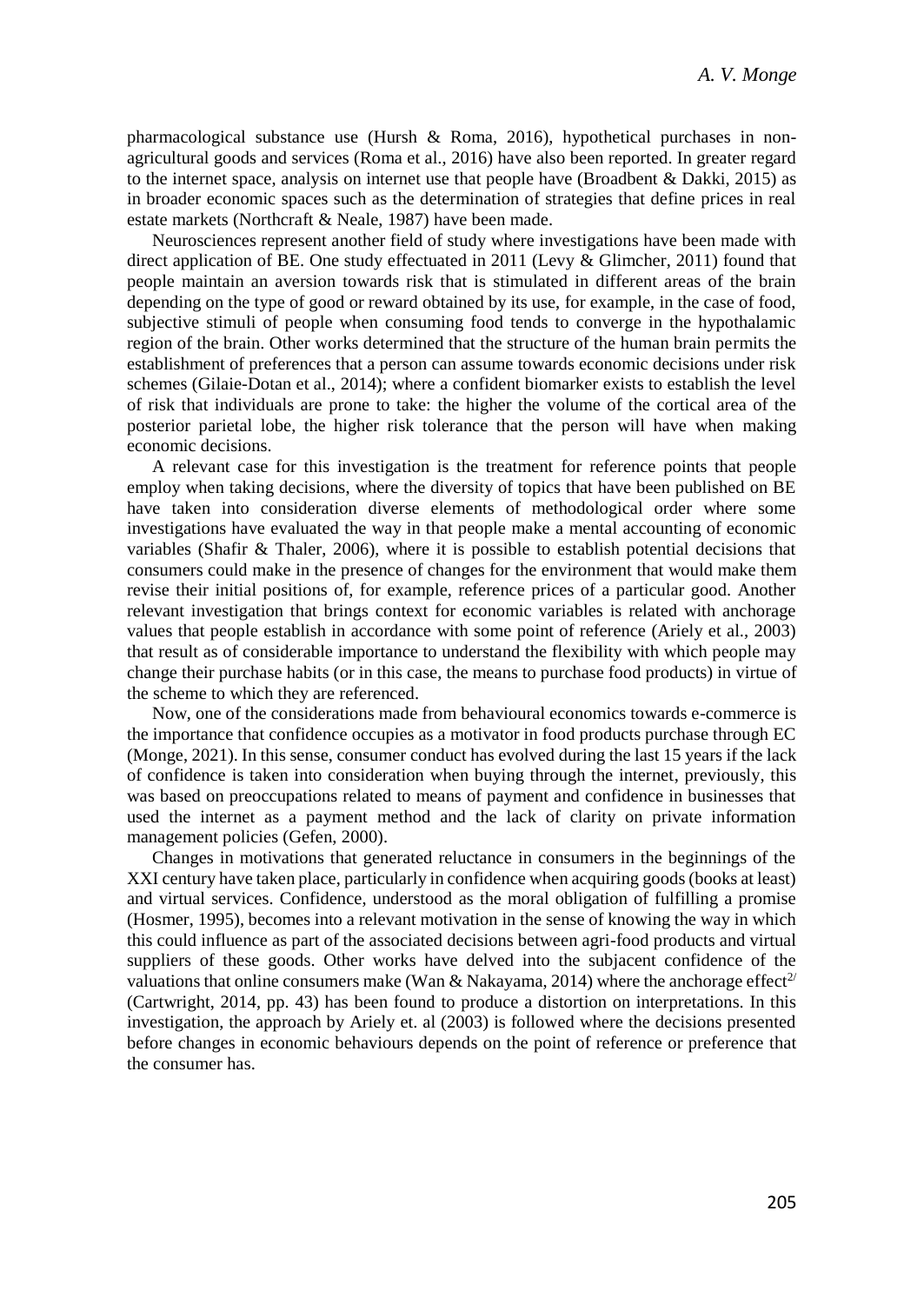# **3. Methodology**

The data was collected through the experiment design where the website of the project Agroferia of the Universidad de Costa Rica (UCR) was used. This development virtually offered agri-food goods for 30 weeks in the period of February-November 2019, the website was employed as a virtual lab where the purchasing of agri-food products was exercised.

### *Experiment characteristics*

The public of interest was integrated by university staff that maintain an active position in the Universidad de Costa Rica. Each person that is part of this population disposes of a personal identification in an institutional data base, that permits access validation to the different information systems under the university's administration. For access to https://agroferia.ucr.ac.crthe identification represented the filter for access to the system, this with the intention to guarantee security aspects related to each user's information management.

Once the person has entered their personal access information, he or she enters and checks the design and content characteristics of the website. Those characteristics were:

- Information on product catalogues by type,
- Marquee-type ads with brief information for on sale products,
- Search tool for quick finding of the products,

 Shopping-cart with the selected product's information and the total amount to pay (in Costa Rican colons),

 Billing module in which information on delivery address, authorized person for reception, means of pay (payroll deduction or in physical money), additional indications on delivery were asked,

- Description on each product regarding ingredient and adequate storage information,
- Sale price depending on presentation,
- Two images per product,
- Other consumer's commentaries that have bought and previously used the product,
- Available inventory of the product when accessing the site,
- Support information for making the purchase in the section, "¿How to buy?",
- Information on the web site's use conditions in the section, "Terms and Conditions",
- Information of the user's account in the section, "My account",
- Information on the agri-food projects that participate as vendors,
- Contact information on the web site's administrators in the section "Contact us".

During the 30 sale sessions products of the following types were offered: grains, fresh fruits and vegetables, agri-food products with a certain level of processing such as coffee, bee honey, marmalades, among others.

In attention to the survey, a button identifying the access to the questionnaire was strategically positioned on the previously established interface at the end of the billing module for the Agroferia UCR website. This button redirected the buyer to a website where the questionnaire was situated (LimeSurvey was used as the survey app, see Annex).

During the 10 months of field work, 421 people made purchases in the site from which 223 (81,2% were female and 95,8% were inside the age range of 26-65 years) completed the survey based on purchase motivations of these goods that were made through this virtual channel.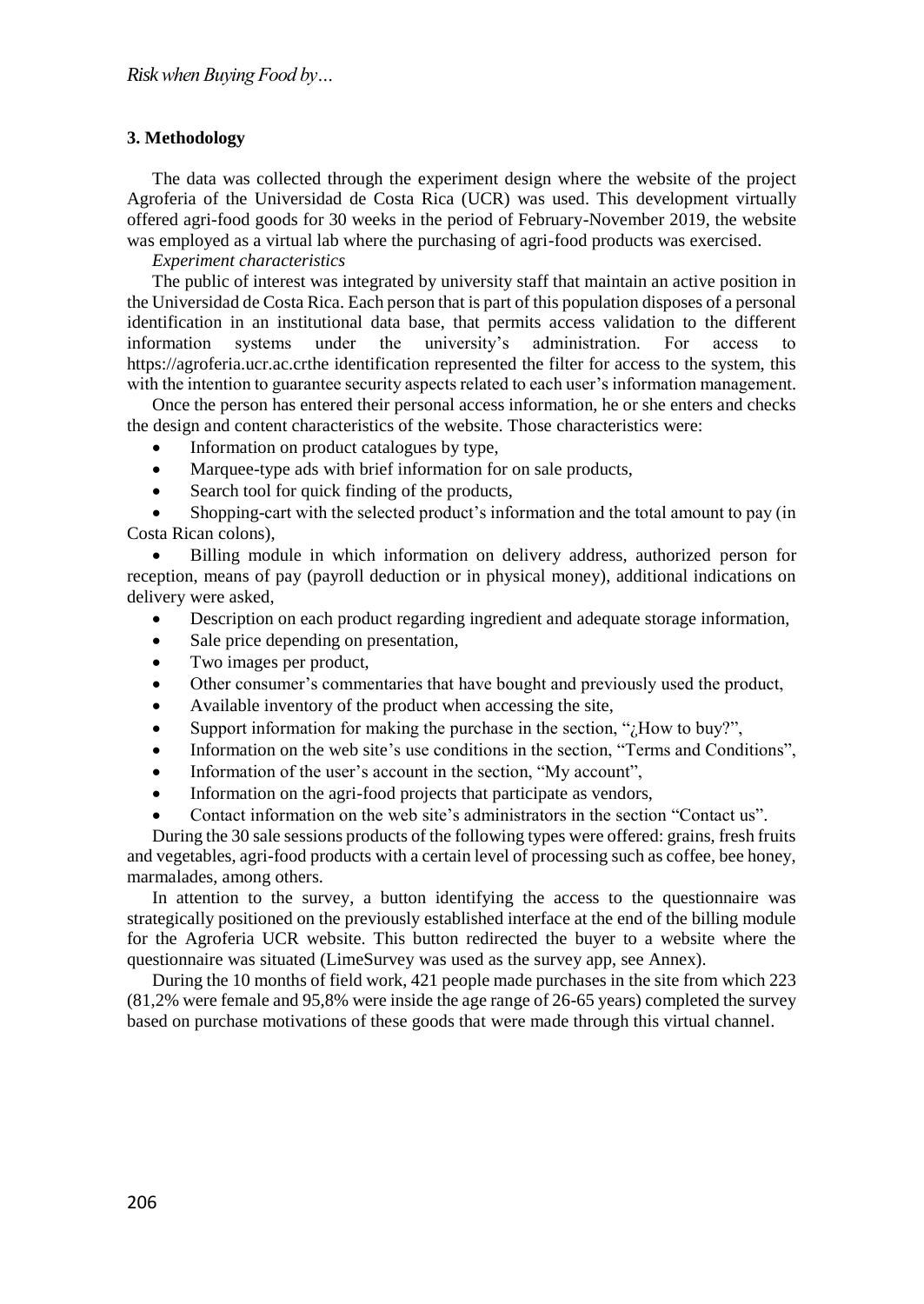#### *Analysed Stimuli*

In the following figure the general model with the evaluated stimuli used to determine consumer's risk perception when buying agri-food products by EC is presented.

The previous model was used based on the information indicated in the columns "Observable variables" of Tables 1 and 2. This process of recollection of the information (anonymous) followed the logic demonstrated by previous studies made on the subject of EC (Floh & Madlberger, 2013; Kim et al., 2012; Liao et al., 2011; Lin et al., 2011; Martínez-López et al., 2014).



**Note:**CO6=Perception of risk when purchasing food products through EC, CF3=Tranquillity when buying food products through EC.

# **Figure 1. Modelled Relationships for Risk Perception by the Consumer when Buying Food Products through EC.**

Two approaches associated with food product consumer's perception of risk and tranquillity while buying through EC were included. The statements were: a) "Purchasing food through ecommerce sites is riskier than buying those same products in other ways such as the farmer's market or supermarkets (code CO6)" and b): "Purchasing through ecommerce sites gives me more tranquillity because of the quality and satisfaction promise that thesite establishes (code CF3)". Both were valued using a Likert scale between one and five (three meaning the value of indifference), applying a scale from "Completely in disagreement (1)" until "Completely agree (5)".

Based on the resulting information, a variance analysis (ANOVA) for variables CO6 and CF3 by exogenous and endogenous factor of the variables that were included in the analysis was made. For the management of the information, the SPSS® software version 25 was used to render the ANOVA with a post hoc Tukey test.

# **4. Results**

#### **4.1 Results of Risk Perception with Exogenous Variables of the Model**

The perception of risk when using EC to make food product purchases was evaluated directly by the received answers to the questions CF3 and CO6. This perception is oriented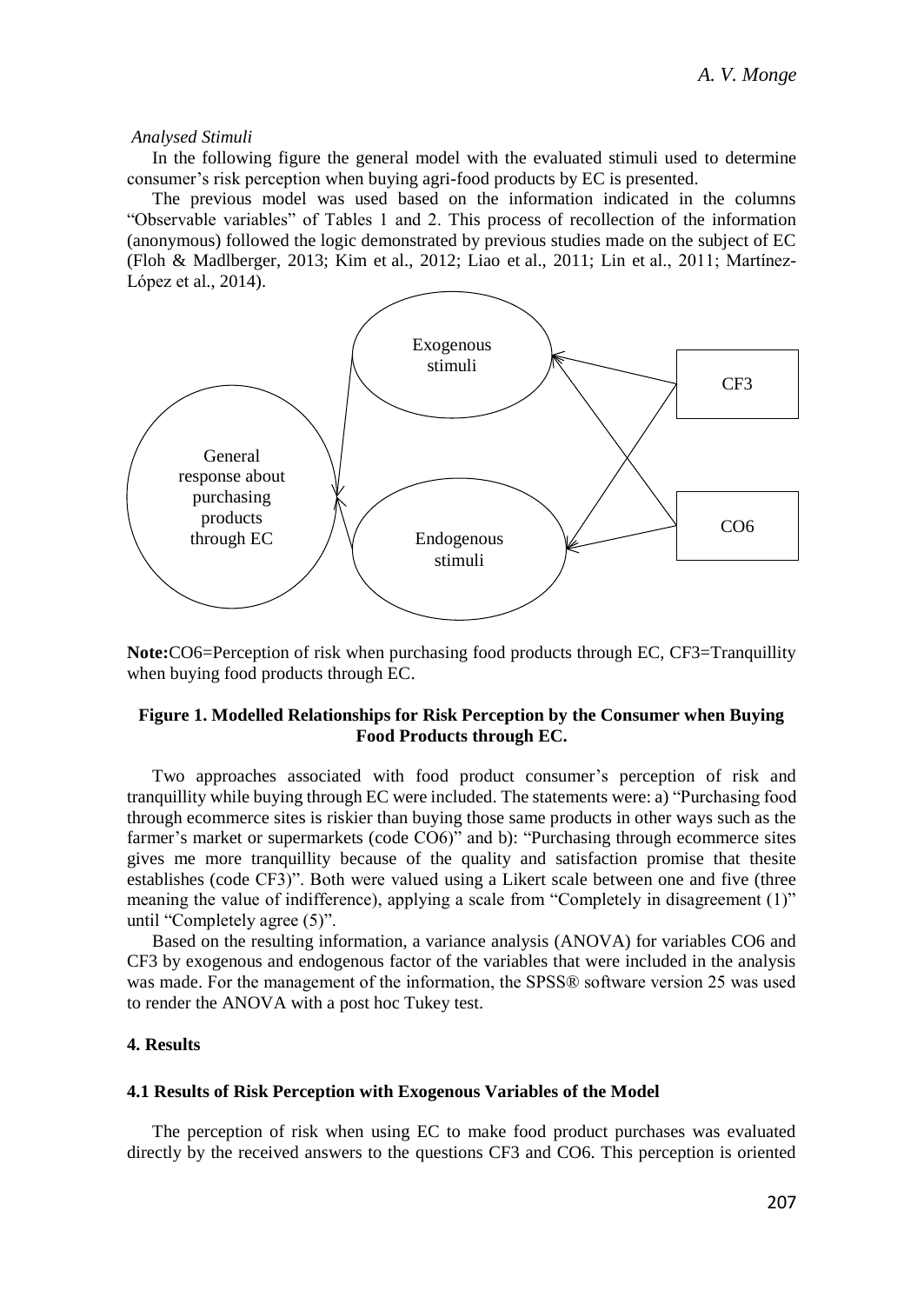towards the confidence on the deal of quality offered by the web site as well as the own perception of risk by purchasing food products through EC, respectively.

The results demonstrate that only the preference of using supermarkets as the main purchase channel for food products, presented differences lesser than 5% in comparison to the averages for the rest of exogenous variables for the question CO6 (see Table 1), meanwhile for question CF3 no statistically significant differences were found for the response averages in none of the socioeconomic variables.

| <b>LATENT</b><br><b>EXOGENOUS</b><br><b>VARIABLES</b>                                | <b>OBSERVABLE</b><br><b>EXOGENOUS</b><br><b>VARIABLES</b>                                                                                                                             | <b>OBSERVABLE</b><br><b>VARIABLES</b><br><b>ASSOCIATED WITH</b><br><b>RISK PERCEPTION<sup>1/</sup></b><br>(Average) |                                     |  |
|--------------------------------------------------------------------------------------|---------------------------------------------------------------------------------------------------------------------------------------------------------------------------------------|---------------------------------------------------------------------------------------------------------------------|-------------------------------------|--|
|                                                                                      |                                                                                                                                                                                       | CO6                                                                                                                 | CF3                                 |  |
| <b>SOCIOECONOMIC</b><br><b>STATUS</b>                                                | Age                                                                                                                                                                                   | $1,60-1,80$                                                                                                         | 1,54-1,90                           |  |
|                                                                                      | Schooling years                                                                                                                                                                       | 2,95-3,56                                                                                                           | 2,93-3,38                           |  |
|                                                                                      | Core family monthly income                                                                                                                                                            | 2,43-3,19                                                                                                           | $2,23-3,17$                         |  |
| <b>DECISION MAKING</b><br><b>IN FOOD PRODUCT</b><br><b>PURCHASE</b>                  | <b>Sex</b>                                                                                                                                                                            | $1, 11 - 1, 33$                                                                                                     | $1,15-1,26$                         |  |
|                                                                                      | Food products purchase                                                                                                                                                                | 1,55-2,25                                                                                                           | $1,77-2,11$                         |  |
| <b>BACKGROUND ON</b>                                                                 | frequency                                                                                                                                                                             |                                                                                                                     |                                     |  |
| <b>FOOD</b>                                                                          | Core family size                                                                                                                                                                      | 2,69-3,18                                                                                                           | 2,47-3,20                           |  |
| <b>CONSUMPTION</b>                                                                   | Individual's decision on the<br>purchase of food products                                                                                                                             | 3,36-4,00                                                                                                           | 3,69-4,00                           |  |
| <b>EXPERIENCE ON</b><br><b>INTERNET USE</b>                                          | Internet use for leisure                                                                                                                                                              | 1,71-2,03                                                                                                           | 1,32-2,17                           |  |
| <b>PREFFERED</b><br><b>CHANNEL FOR</b><br><b>PURCHASE OF</b><br><b>FOOD PRODUCTS</b> | Preference of purchasing food<br>products in farmer's market.<br>Preference of purchasing food<br>products in supermarkets.<br>Preference of purchasing food<br>products by internet. | 1,75-2,52<br>$1,00-2,53**$<br>$2,10-2,67$                                                                           | 1,71-2,58<br>1,25-1,89<br>2,28-2,60 |  |

**Table 1. Variance Analysis for Variables CF3 and CO6 Contrasted with the Exogenous Latent Variables of the General Model**

**Note:** \*\*=statistically significant differences with p-value <0,05. In a scale where 1=Completely in disagreement, 2=In disagreement, 3=Does not agree nordisagrees, 4=Agree, 5=Completely agree.

For the case of variables related to the preference of buying food products in supermarkets, the Tukey test presented statistical significance for the group of people whose answers were completely in disagreement in response to buying food products through ecommerce sites is riskier than buying those products in other ways such as the farmer's market or supermarkets and that have supermarkets as their main purchase channel for food products, this group presented preference averages statistically different with those of the consumer's group that were well in agreement with the statement in CO6, where the group exhibited an average preference of using supermarkets as their main purchase channel located between a second and third place of preference.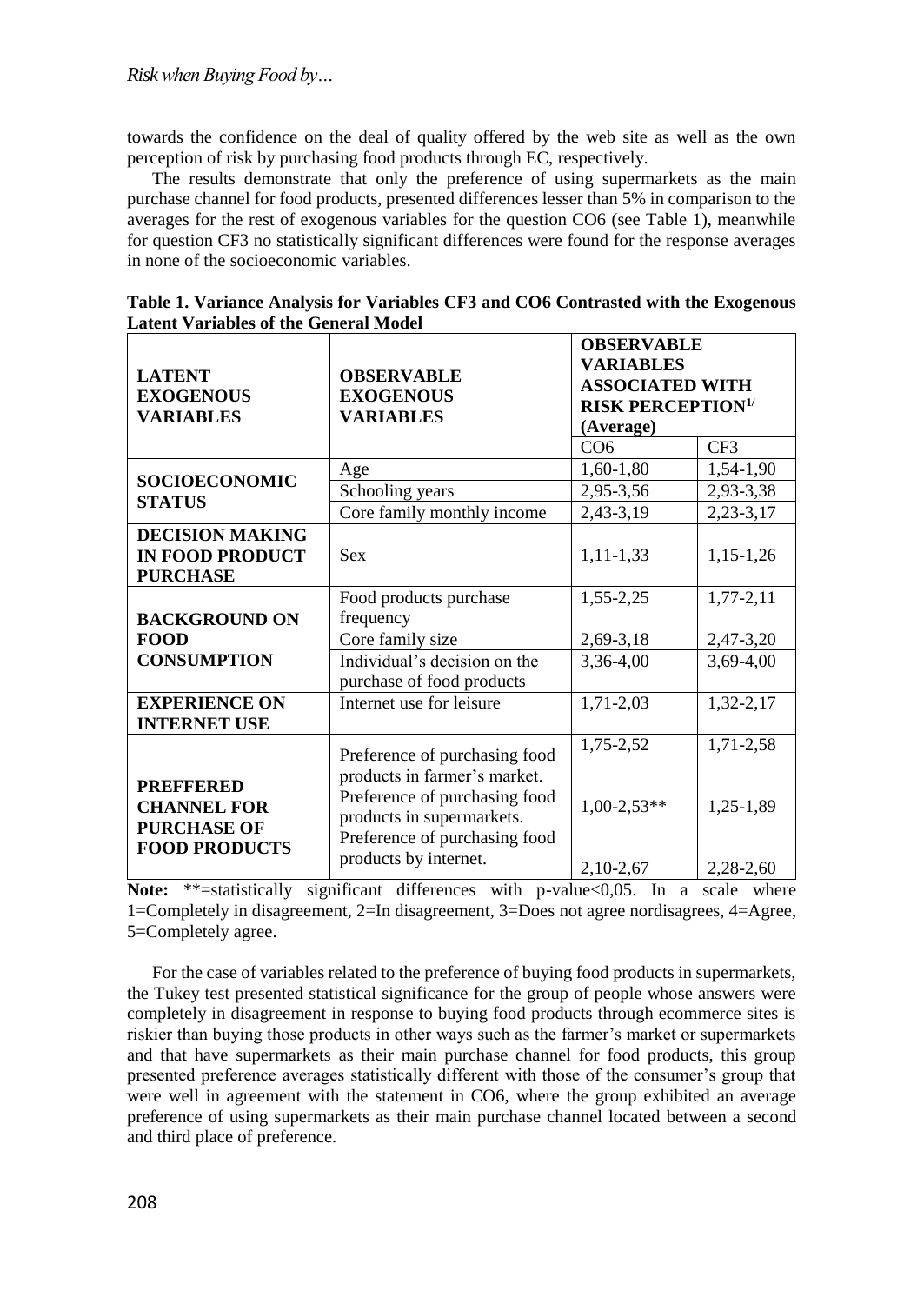$3,10-$ 3,70

3,40- 4,30\*\*

3,20- 3,60

3,00- 4,50\*\*

 $2.70-$ 4,00\*\*

3,50- 4,60\*\*

3,30- 4,60\*\*

2,80- 3,60

 $3,10-$ 4,40\*\*

3,00- 4,00\*\*

3,20- 4,20\*\*

2,20- 3,60\*\*

3,60

3,10- 3,90

3,70- 4,20

3,40- 3,90

4,40

4,10\*\*

4,70\*\*

4,60\*\*

4,20

3,20- 3,90\*\*

4,10

3,90\*\*

-

|                                       | Table 2. Variance Analysis for variables CF3 and CO6 compared to the Endogenous |                          |
|---------------------------------------|---------------------------------------------------------------------------------|--------------------------|
| <b>Variables of the General Model</b> |                                                                                 |                          |
|                                       |                                                                                 | <b>OBSERVABLE</b>        |
| <b>LATENT</b>                         | <b>OBSERVABLE ENDOGENOUS</b>                                                    | <b>VARIABLES</b>         |
| <b>ENDOGENOUS</b>                     | <b>VARIABLES</b>                                                                | <b>ASSOCIATED</b>        |
| <b>VARIABLES</b>                      |                                                                                 | <b>WITH RISK</b>         |
|                                       |                                                                                 | PERCEPTION <sup>1/</sup> |
|                                       |                                                                                 | (Average)                |
|                                       |                                                                                 | CF3<br>CO6               |

Confidence in the commentaries of other buyers 3,30-

Improvements on the quality of life 3,80-

Abundant information of the product through  $EC \begin{bmatrix} 3,10 \end{bmatrix}$ 

Easiness of buying food products through EC 3,60-

Buying food products through EC is worth it 3,70-

The time invested was pleasant 3,60-

Pleasantness when visiting the web site 3,70-

Money saving 2,70-

Confidence in the quality promise offered by the

Confidence in knowing information about the

Confidence in the suggestions made by the web

web site

producer

Risk perception

purchased products

site

**CONFIDENCE**

**CONVENIENCE**

**HEDONIC IMPULSES**

**Table 2. Variance Analysis for variables CF3 and CO6 compared to the Endogenous** 

| <b>ECONOMIC</b><br><b>IMPULSES</b>                     | Costs of searching for information                | $2,70-$<br>$3.40**$ | $2,40-$<br>3,00 |
|--------------------------------------------------------|---------------------------------------------------|---------------------|-----------------|
|                                                        | Ability to buy food products through EC           | $3,80-$<br>4,10     | $3,70-$<br>4,30 |
|                                                        | Learning required to purchase food products       | $4,10-$             | $3,80-$         |
|                                                        | through EC                                        | 4,50                | $4,60**$        |
| <b>GENERAL</b><br><b>CONSUMER'S</b><br><b>RESPONSE</b> | Future probability of continuing buying food      | $3,70-$             | $3,50-$         |
|                                                        | products through virtual channels                 | $4.70**$            | $4.70**$        |
|                                                        | General satisfaction of the purchasing experience | $3,90-$             | $3,80-$         |
|                                                        |                                                   | 4,60                | $4.50**$        |
|                                                        | Perception of spending made through virtual       | $3,00-$             | $3,00-$         |
|                                                        | channels                                          | 3.60                | 3,70            |

The site is pleasant not only because of the

**Note:** \*\*=statistically significant differences with a p-value<0,05.  $\frac{1}{11}$ In a scale where 1=Completely in disagreement, 2=In disagreement, 3=Does not agree nor disagrees, 4=Agree, 5=Completely agree.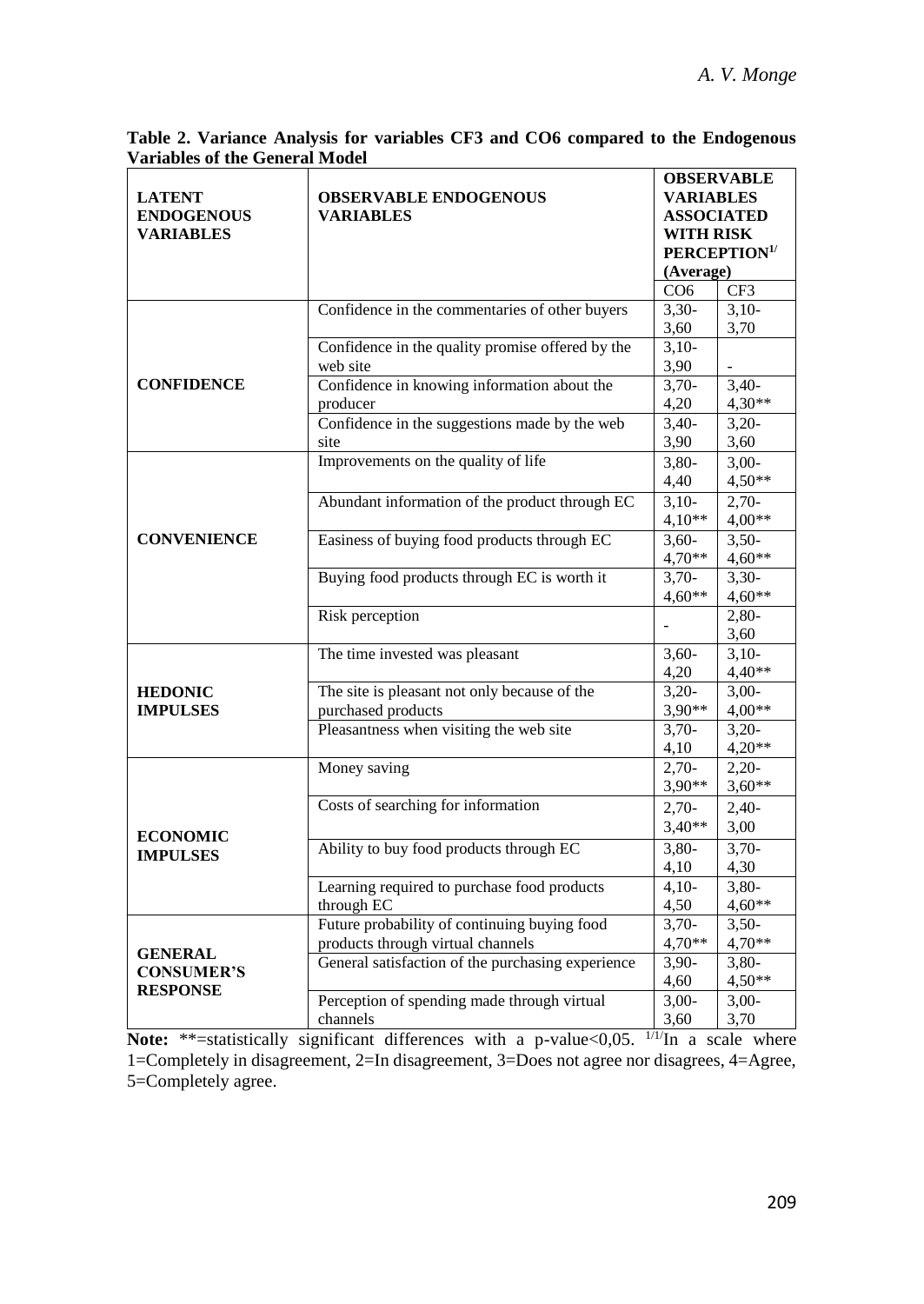#### **4.2 Results of Perceived risk with Endogenous Variables of the Model**

A comparison was made for both questions with all the other endogenous variables of the used model, the obtained results are shown in Table 2.

For the case of CO6 the variables associated with the convenience of purchasing through EC and the economic impulses that motivate the purchase of food products through the virtual channel grouped more cases with differences in their averages. For CF3, the variables associated also with convenience as well as the hedonic impulses of buying food products through the web and the general purchase response by this medium group presented the greatest quantity of cases with differences in their averages.

For both explicative variables, risk perception presented similar response ranges in various of the consumer's motivations. For the case of risk perception associated with convenience, the average response ranges were located between the cases of consumers with a certain level of ambiguity (close to the value of 3) up until consumers very in agreement with the idea that the easiness of using EC to buy food products diminishes risk perception, even regarding other purchase channels or because of the tranquillity that the promise of quality the website offers.

Similarly, this follows with risk perception associated to the satisfaction that the consumer obtains when using EC not only because of the food products that he or she can purchase, where it was possible to find that the response range located consumers with ambiguous values and consumers with answers close to a value of 4 (in tone with the idea that the satisfaction of buying food products through EC diminishes risk perception).

#### **5. Discussion**

Why does having a supermarket format as a main purchase channel could be influencing on EC consumer's risk perception?

The variety of food products purchase channels in Costa Rica presents different management models for food safety and product presentation, whereas supermarkets offer more controlled environments to prevent the contamination of theses goods. It is a highlight that in the obtained results, this purchase channel was the only one with statistically significant differences in the consumer's responses on risk perception regarding EC. In a study made in 2007(Krystallis et al., 2007)the authors found that for the particular case of purchasing food products through supermarkets (different types of meat) the consumer's perceptions were most sensitive when asked about food hygiene and safety, those of mid-age (between 30-50 years) did not present statistically significant differences. In our work the age range was broader (26- 65 years) and found a difference that in the general response of risk perception associated with the channel of preference (supermarkets) did find statistical differences in the response averages.

This could be since consumers, for the effects of this investigation, use standards that are implemented in Costa Rican supermarkets as a proxy value to define personal standards of food hygiene and therefore the associated risks regarding the subject. If this was as such, the virtual offering channels, should consider, for standards perceptions and food safety protocols, the practices that supermarkets have in the present time; all this meanwhile said commerce format continues as the main sales channel of food products in Costa Rica.

What meaning do endogenous variables that do not present statical differences in the response averages associated with risk perception have?

The food product consumer seems not to associate some variables with the risk of making purchases through EC. In the case of the latent variable "Confidence", it could be said that because in this work no statistically significant evidence was found related to risk perception that could be associated, even with the commentaries of other fellow consumers or with the suggestions that the web site could make to the individual, that these variables represent a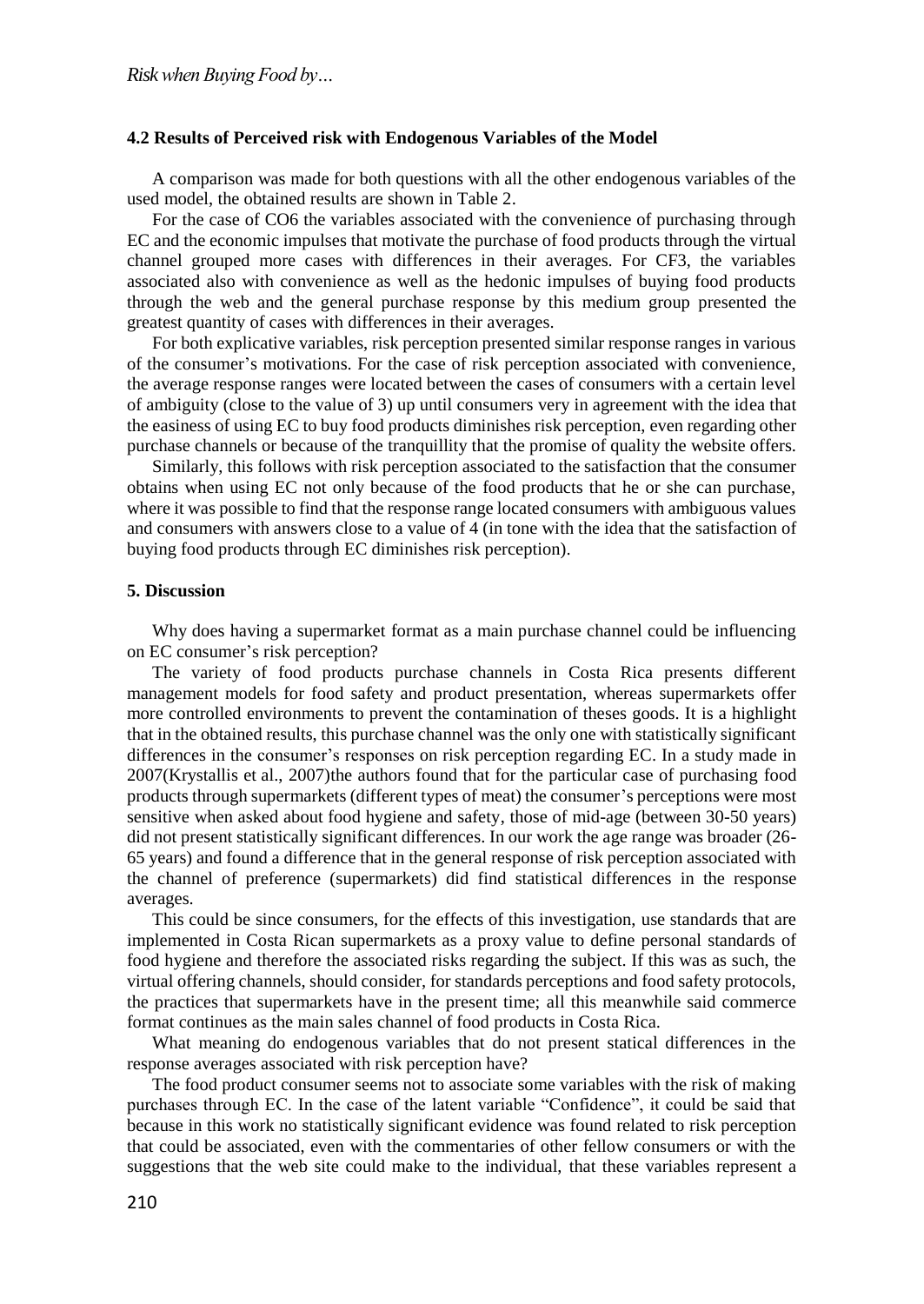motivation that must be tackled in further studies, in order to verify the validity of the result or on contraire confront it with new findings.

For the case of the confidence about knowing information of the food producer that offers their products through EC it can be implied that most notably confident consumers are such because of the tranquillity that the promise of quality offered by the EC site would be more in agreement with the security that can be related to the possibility of acquiring food products since they have knowledge of the producer's information.

The abovementioned coincides with the results obtained by recent studies for face-to-face means of commerce(Michel-Villarreal et al., 2020)regarding the attention that in actuality producers as well as consumers give to short marketing circuits (SMC) 2 , where more direct formats are searched for food product commerce. For the Costa Rican case, the characteristics and conformation of the productive units that attend the domestic market suppose a quasiperfect symmetry with said concept for the case of the farmer's market.

In a complementary manner and for the case of the latent variable "Convenience" only the risk perception variable associated with tranquillity that the promise of quality gives, does not present evidence for statistical differences smaller than 5%. None the less, for the other variables considered for "Convenience" it was possible to find significant evidence. This suggests that to assign value to the food product consumer through risk perception of EC, could be achieved relating it to the perception that he or she has on the easiness of using these channels when buying food products adding to the improvements in her or his quality of life by using these types of purchasing formats.

The previously mentioned results coincides with different works made for face-to-face formats of food products commerce, where in a particular case analysis for food product sales in convenience shops, group purchasing values were relevant to the consumer(Hartmann-Boyce et al., 2018). Other works imply that to the effects of the food product consumer he or she can locate the convenience of consuming based on the experience of using said good(Grunert, 2005; Moser et al., 2011), however, in both studies the evaluation of the purchase channel was not considered in the same way as for our work.

Finally, the variables associated with the perception of spending in food products through EC and the easiness to develop abilities to make purchases through this channel do not present statistical significance, the first case could be due to the unclear associations on the consumer's side between behaviours related with the costs of effectuating these types of transactions through EC, this is in concordance with the results indicated in another complementary work(Villalobos Monge et al., 2020). Regarding the easiness of developing abilities, based on the results obtained for the question associated with the variable "Necessary knowledge in order to buy food products through EC" the existence of divergent appreciations on the opinions of the interviewed consumers is presumed, where new investigation must be developed to comprehend on a more precise manner the considerations of this particular result.

#### **6. Conclusions**

Does the economic utility of the food product consumer increase when risk perception while buying said goods through virtual channels decrease?

The literature review indicated that when risk perception decreases this generates conditions that improve the economic utility of the consumer. When revising the Equation 1 where the " $r$ " component constitutes the reference on the individual's risk perception, when decreasing the value of said component (assuming *ceteris paribus* conditions for the rest) a greater value will be obtained for the utility achieved by the individual. In this work the evidence suggests that this perception is smaller for the case of purchasing food products through EC in comparison to other purchasing channels such as supermarkets and farmer's markets.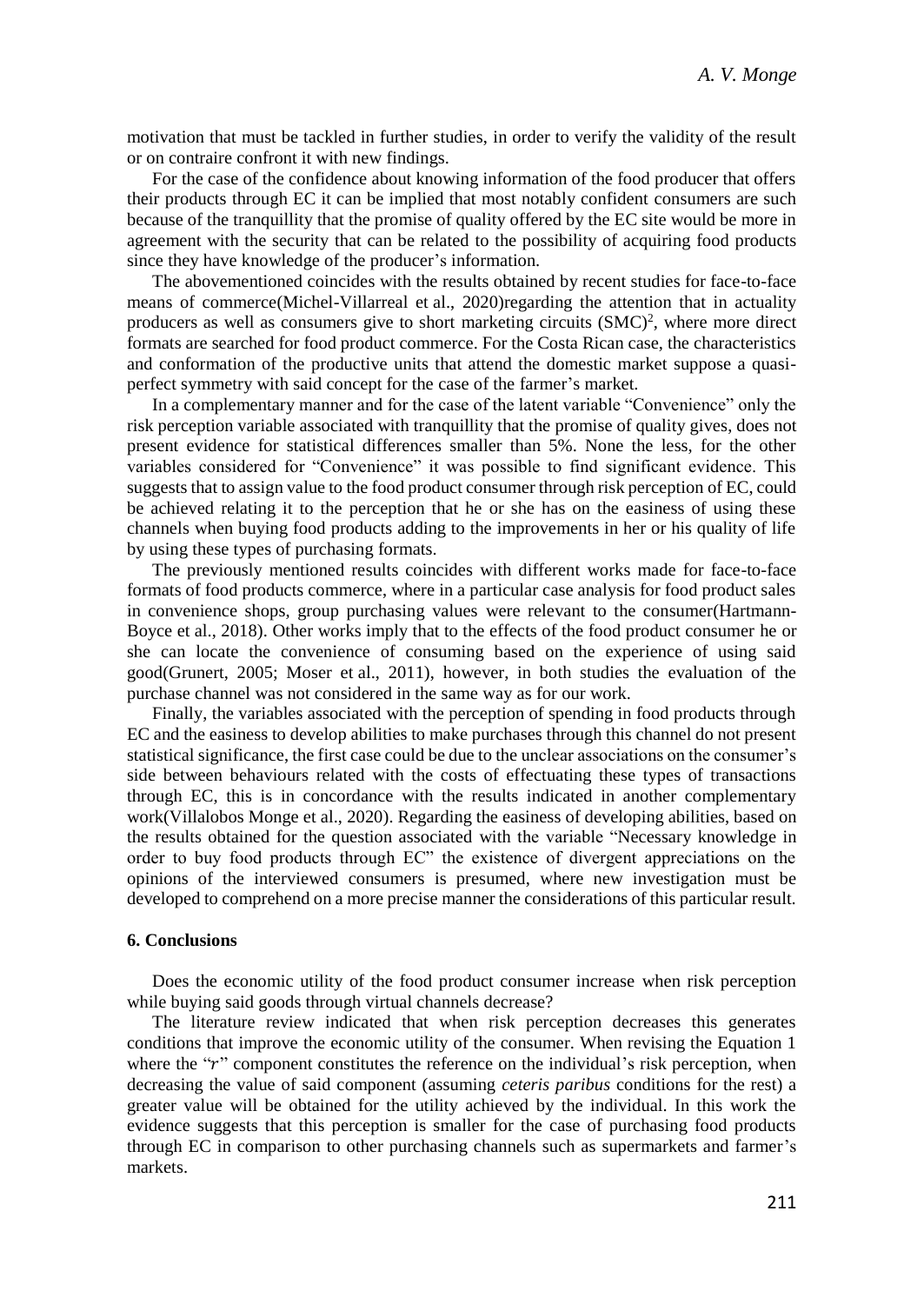From the above it can be affirmed that the food product consumer perceives an additional benefit when purchasing these goods through EC, where the risk is assumed as smaller in relationship to other purchase channels due particularly to the fact of convenience by the easiness of employing EC to acquire these products. It is adequately considered that future investigations are made on this matter toanalyse if effectively, other consumer groups different to the ones used for our work will attribute a smaller risk perception when purchasing food products through virtual channels opposed to other purchase channels.

### **Acknowledgements**

To the Postgraduate Program in Agricultural Sciences and Natural Resources (PPCARN) of the University of Costa Rica for the support of this investigation as part for the doctoral studies of the author. I also want to thank Karsyl Mejía Valverde for his translation and editing service.

# **References**

- Ariely, D., Loewenstein, G., & Prelec, D. (2003). "Coherent Arbitrariness": Stable Demand Curves Without Stable Preferences. *The Quarterly Journal of Economics*, *118*(1), 73-106. https://doi.org/10.1162/00335530360535153.
- Broadbent, J., & Dakki, M. A. (2015). How Much Is Too Much to Pay for Internet Access? A Behavioral Economic Analysis of Internet Use. *Cyberpsychology, Behavior and Social Networking*, *18*(8), 457-461. https://doi.org/10.1089/cyber.2014.0367
- Cartwright, E. (2014). *Behavioral economics*. Routledge.
- Floh, A., & Madlberger, M. (2013). The role of atmospheric cues in online impulse-buying behavior. *Electronic Commerce Research and Applications*, *12*(6), 425-439. https://doi.org/10.1016/j.elerap.2013.06.001
- Fritz, M., & Canavari, M. (2008). Management of perceived e-business risks in food-supply networks: E-trust as prerequisite for supply-chain system innovation. *Agribusiness*, *24*(3), 355-368. https://doi.org/10.1002/agr.20163
- Gilaie-Dotan, S., Tymula, A., Cooper, N., Kable, J. W., Glimcher, P. W., Levy, I. (2014). Neuroanatomy Predicts Individual Risk Attitudes. *Journal of Neuroscience*, *34*(37), 12394-12401. https://doi.org/10.1523/JNEUROSCI.1600-14.2014
- Grunert, K. G. (2005). Food quality and safety: Consumer perception and demand. *European Review of Agricultural Economics*,*32*(3), 369-391.
- Hartmann-Boyce, J., Bianchi, F., Piernas, C., Riches, S. P., Frie, K., Nourse, R., Jebb, S. A. (2018). Grocery store interventions to change food purchasing behaviors: A systematic review of randomized controlled trials. *The American Journal of Clinical Nutrition*, *107*(6), 1004-1016. https://doi.org/10.1093/ajcn/nqy045
- Hosmer, L. T. (1995). Trust: The connecting link between organizational theory and philosophical ethics. *Academy of management Review*, *20*(2), 379-403.
- Hursh, S. R., & Roma, P. G. (2016). Behavioral Economics and the Analysis of Consumption and Choice: Behavioral Economics Analysis. *Managerial and Decision Economics*, *37*(4- 5), 224-238. https://doi.org/10.1002/mde.2724
- Kao, Y.-F., & Velupillai, K. V. (2015). Behavioural economics: Classical and modern. *The European Journal of the History of Economic Thought*, *22*(2), 236-271. https://doi.org/10.1080/09672567.2013.792366
- Kim, C., Galliers, R. D., Shin, N., Ryoo, J.-H., Kim, J. (2012). Factors influencing Internet shopping value and customer repurchase intention. *Electronic Commerce Research and Applications*, *11*(4), 374-387. https://doi.org/10.1016/j.elerap.2012.04.002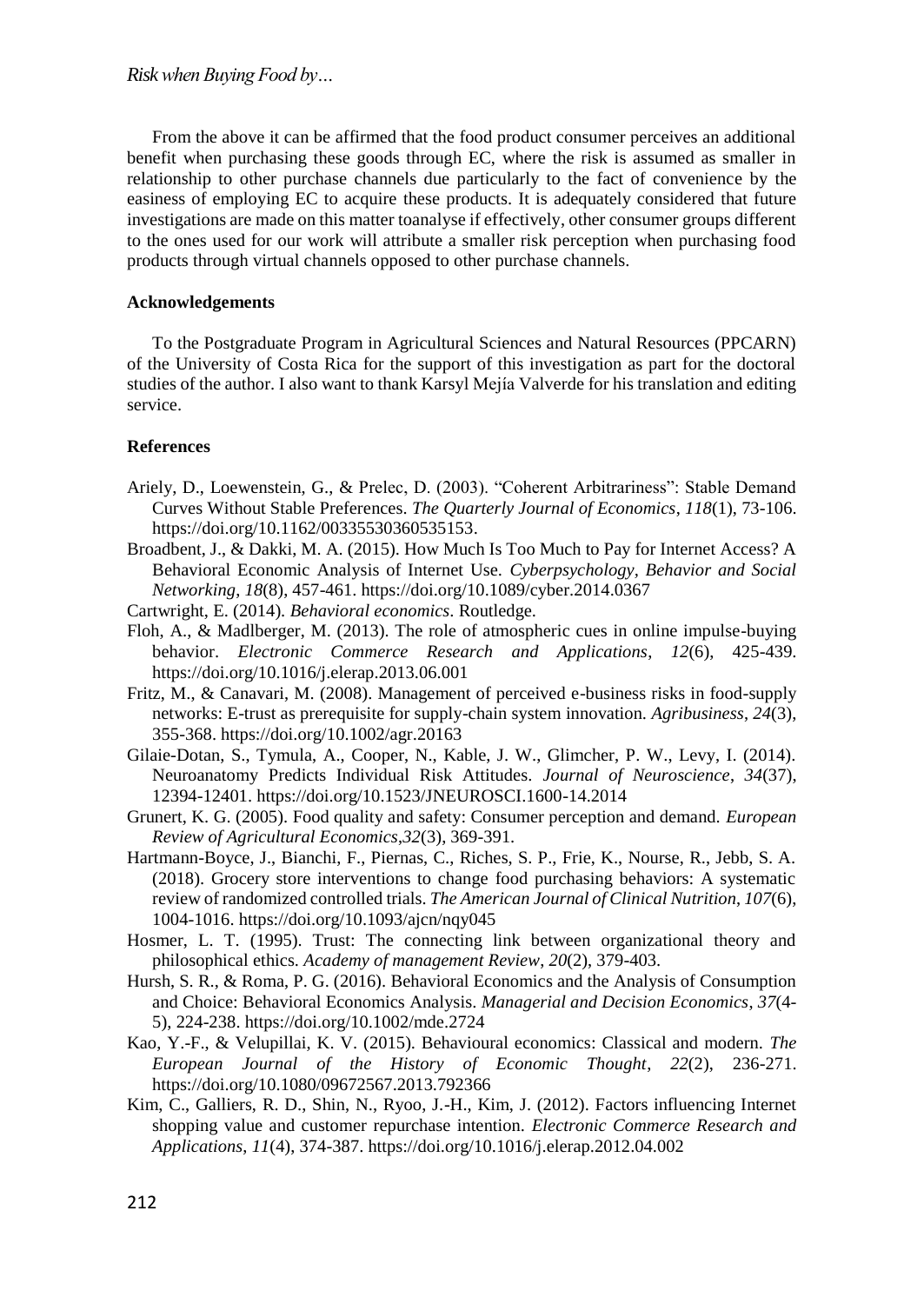- Krystallis, A., Chryssochoidis, G., Scholderer, J. (2007). Consumer-perceived quality in 'traditional' food chains: The case of the Greek meat supply chain. *Appetite*, *48*(1), 54-68. https://doi.org/10.1016/j.appet.2006.06.003
- Levy, D. J., & Glimcher, P. W. (2011). Comparing Apples and Oranges: Using Reward-Specific and Reward-General Subjective Value Representation in the Brain. *Journal of Neuroscience*, *31*(41), 14693-14707. https://doi.org/10.1523/JNEUROSCI.2218-11.2011
- Liao, C., Liu, C.-C., Chen, K. (2011). Examining the impact of privacy, trust and risk perceptions beyond monetary transactions: An integrated model. *Electronic Commerce Research and Applications*, *10*(6), 702-715. https://doi.org/10.1016/j.elerap.2011.07.003
- Lin, J., Lu, Y., Wang, B., Wei, K. K. (2011). The role of inter-channel trust transfer in establishing mobile commerce trust. *Electronic Commerce Research and Applications*, *10*(6), 615-625. https://doi.org/10.1016/j.elerap.2011.07.008
- Martínez-López, F. J., Pla-García, C., Gázquez-Abad, J. C., Rodríguez-Ardura, I. (2014). Utilitarian motivations in online consumption: Dimensional structure and scales. *Electronic Commerce Research and Applications*, *13*(3), 188-204. https://doi.org/10.1016/j.elerap.2014.02.002
- Michel-Villarreal, R., Vilalta-Perdomo, E. L., Hingley, M. (2020). Exploring producers' motivations and challenges within a farmers' market. *British Food Journal*, *122*(7), 2089- 2103. https://doi.org/10.1108/BFJ-09-2019-0731
- Monge, A. V. (2021). Buying Food Online: What Explains the Consumer Purchase Behaviour? *International Journal of Food and Agricultural Economics (IJFAEC)*, *09*(1). https://econpapers.repec.org/article/agsijfaec/309387.htm
- Moser, R., Raffaelli, R., Thilmany-McFadden, D. (2011). Consumer Preferences for Fruit and Vegetables with Credence-Based Attributes: A Review. *International Food and Agribusiness Management Review*, *14*(2), 22.
- Northcraft, G. B., & Neale, M. A. (1987). Experts, amateurs, and real estate: An anchoringand-adjustment perspective on property pricing decisions. *Organizational Behavior and Human Decision Processes*, *39*(1), 84-97.
- Pavlou, P. A. (2003). Consumer Acceptance of Electronic Commerce: Integrating Trust and Risk with the Technology Acceptance Model. *International Journal of Electronic Commerce*, *7*(3), 101-134.
- Roma, P. G., Hursh, S. R., Hudja, S. (2016). Hypothetical Purchase Task Questionnaires for Behavioral Economic Assessments of Value and Motivation. *Managerial and Decision Economics*, *37*(4-5), 306-323. https://doi.org/10.1002/mde.2718
- Shafir, E., & Thaler, R. H. (2006). Invest now, drink later, spend never: On the mental accounting of delayed consumption. *Journal of Economic Psychology*, *27*(5), 694-712. https://doi.org/10.1016/j.joep.2006.05.008
- Shao, Z., Guo, Y., Li, X., Barnes, S. (2020). Sources of influences on customers' trust in ridesharing: Why use experience matters? *Industrial Management and Data Systems*, *ahead-of-print*(ahead-of-print). https://doi.org/10.1108/IMDS-12-2019-0651
- Tversky, A., & Kahneman, D. (1974). Judgment under Uncertainty: Heuristics and Biases. *Science*, *185*(4157), 1124-1131. https://doi.org/10.1126/science.185.4157.1124
- Villalobos Monge, A., Chacón Cascante, A., Montero Vega, M., Quirós Madrigal, O. (2020). Costos de transacción económica: Análisis de una experiencia real de venta en línea de alimentos. *e-Agronegocios*, *6*(2), 82-102. https://doi.org/10.18845/ea.v6i2.5214
- Wan, Y., & Nakayama, M. (2014). The reliability of online review helpfulness. *Journal of Electronic Commerce Research; Long Beach*, *15*(3), 11.
- Williams, J. H., Phillips, T. D., Jolly, P. E., Stiles, J. K., Jolly, C. M., Aggarwal, D. (2004). Human aflatoxicosis in developing countries: A review of toxicology, exposure, potential health consequences, and interventions. *American Journal of Clinical Nutrition*, *80*(5), 1106-1122.